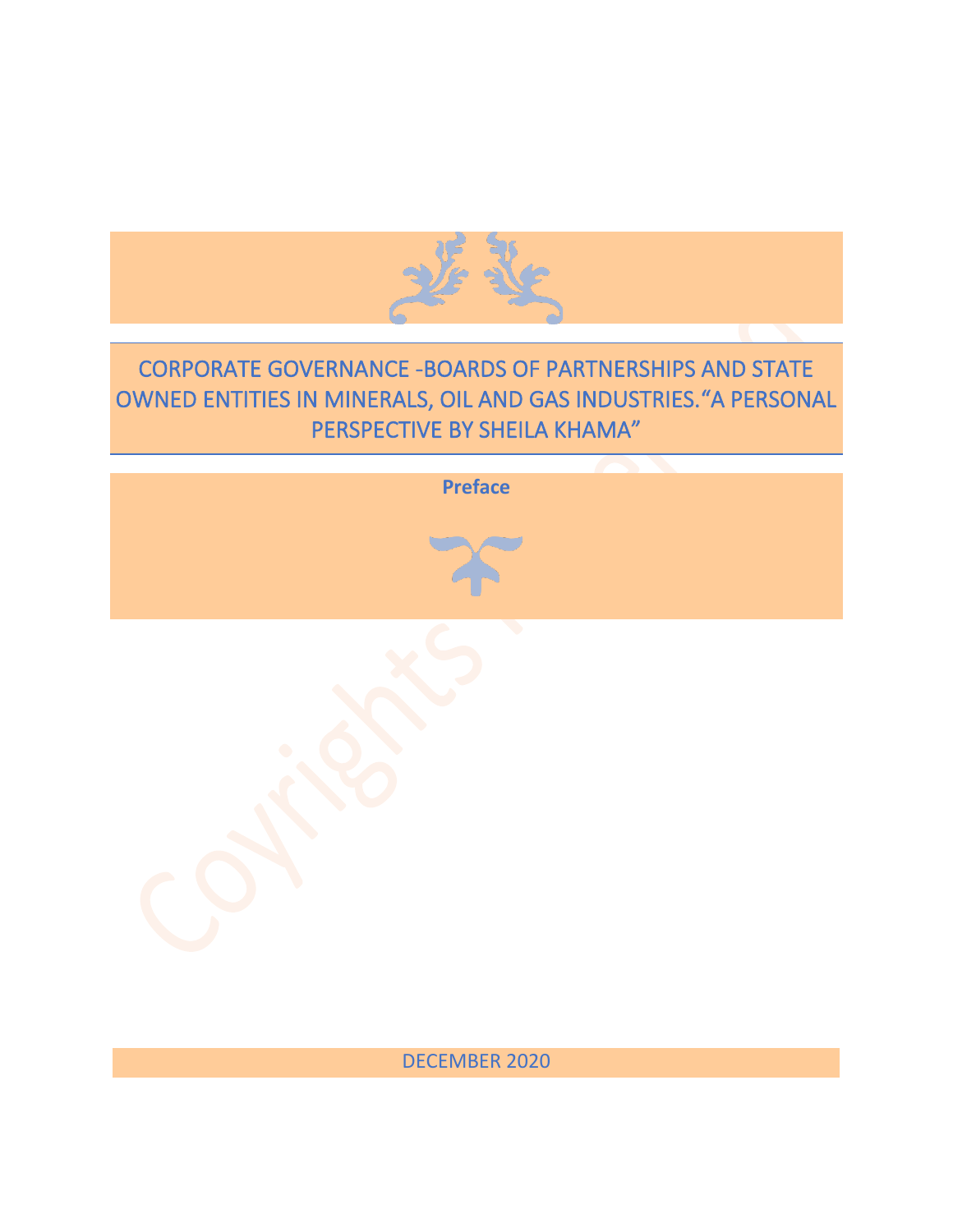## **PREFACE**

In recent years, governance of minerals, oil and gas industries has been brought into sharp focus. Books have mainly been written about resources governance from a policy and corporate perspective. Given challenges facing governments as investors in developing the resources, these publications are limited in one important respect. The publications tend to focus on the State's custodial responsibility and regulatory functions. Less attention is paid to the role of governments in their capacity as investors with shareholder responsibility for strategically leading companies in which the State has a stake. Yet, unless public officers give equal and adequate attention to their responsibility as representatives of shareholders, the capacity of the State to reduce risk is and will continue to be compromised. After all, in many of the countries (thanks to minerals, oil, and gas wealth), State-Owned Entities (SOEs) and other companies in which governments have an equity stake are often the largest investors and sources of public revenue. In 2018, the IFC reported 'SOEs account for 20% of investment, 5% of employment and up to 40% of domestic output in countries around the world. They deliver critical services in key economic sectors, including utilities, finance, and natural resources.<sup>1</sup> A 2017 report by the IMF suggested that the government take (equity) in petroleum-producing countries ranges from about 60% to 85%. 2 . SOEs are less dominant in the mining sector, but still play an important role in the economies of many countries.

When it comes to managing state investments in the minerals, oil and gas industries, governments in the Gulf region and South East Asia fare better. In these parts of the world, the State assumes tighter control and assumes leadership in determining long-term business strategy for resource exploitation and the direction that SOEs take. Governments in these parts of the world look past rent collection to much broader economic benefits of resource endowment. While recognizing injustices of past colonial masters and current global trade distortions, the governments go beyond rhetoric and put strategies in place to reverse their countries' fortunes. Efficient management of state-owned companies is one of the major vehicles for achieving this and is underpinned by state's capacity to successfully leverage natural resources wealth. Unfortunately, the same cannot be said for many countries, especially in Africa, former Soviet states and parts of Latin America, where the political economy prevails.

Though a lot has been written about corporate governance, the publications are limited in two ways. In the first instance, the publications are generic and do not address corporate governance as peculiar to the environment of minerals, oil and gas companies. The publications also focus largely on foreign private sector entities doing business in the developing world. On one hand this is understandable given the significantly larger footprint of foreign owned entities. However, the limited attention given to the subject as relates to SOEs and partnerships between governments and multinationals is inexplicable given the importance of minerals, oil and gas companies in many developing countries. Because of the risk that poor corporate governance of such entities poses in resources rich countries, the unique corporate governance challenges facing such companies do, however, deserve greater scrutiny. Below are some of the reasons I believe the matter warrants attention.

<sup>&</sup>lt;sup>1</sup> [State-Owned Enterprises \(ifc.org\),](https://www.ifc.org/wps/wcm/connect/topics_ext_content/ifc_external_corporate_site/ifc+cg/topics/state-owned+enterprises) 2018

<sup>&</sup>lt;sup>2</sup> www.degruyter.com, Review of Middle East Economics and Finance Volume 12 Issue 3 (2016)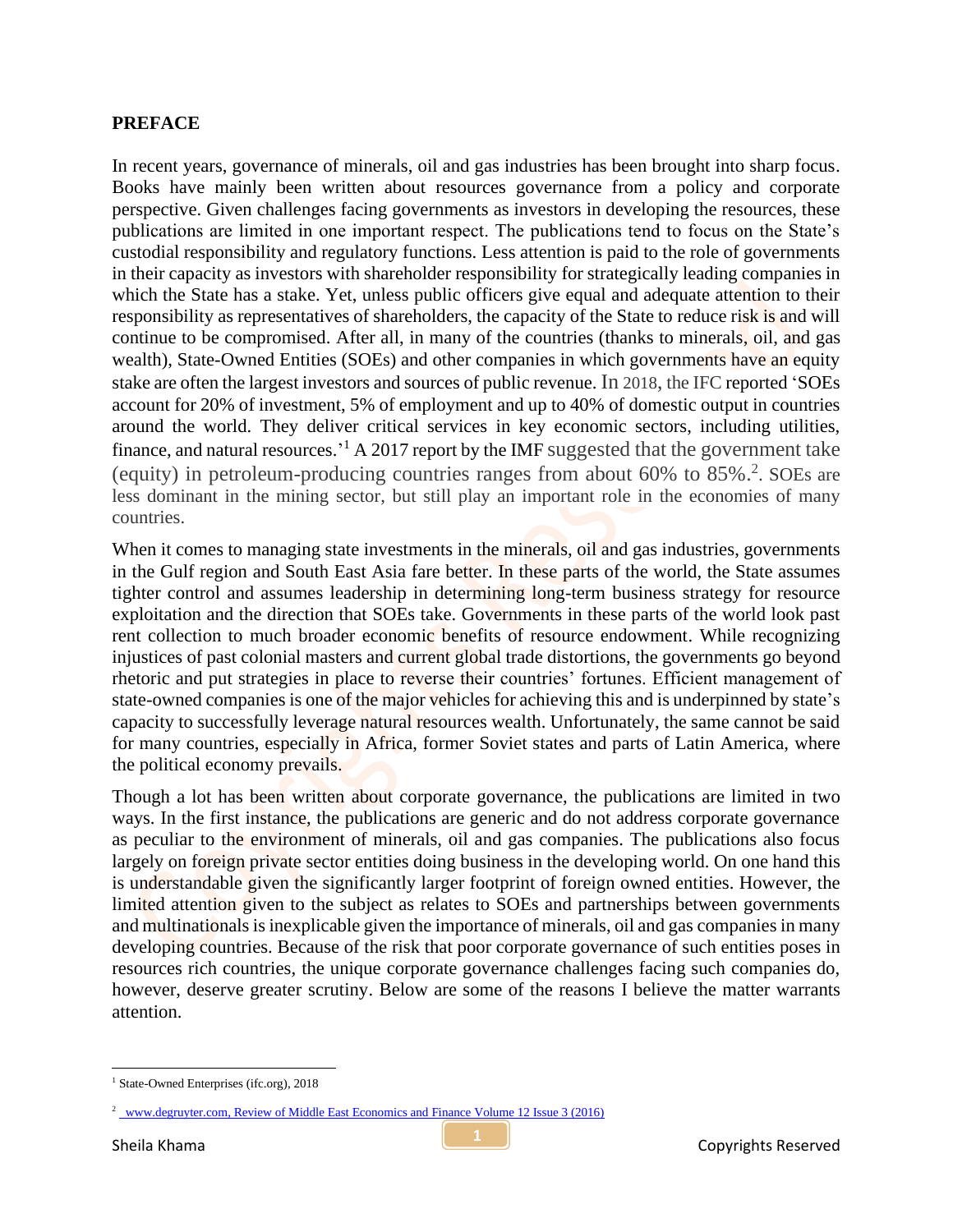As a director of boards of partnerships with a state, I was struck by the inherently different mindset of representatives of public and private shareholders. I am also acutely aware of the impact that the divergent goals of public and private sector shareholders and their representatives can have on companies. This includes the tension it creates and the influence that this has on decisions taken by the board and therefore the board's effectiveness as the custodian of corporate strategy and protector of shareholder interests.

I have also been struck by the disproportionate level of expertise between public officials whose skills base is rooted in the public sector and those of their private sector peers whose skills base is typically rooted in the core business of the companies. Most commentators suggest that this situation suits privates sector representatives. My experience suggests to the contrary because any lack of alignment between representatives of shareholders and lack of synergy on the board can cripple a company and does not serve either party in the long run. It is also a source of frustration for all and can lead to decisions that are based on compromise and not the core interests of the company. The result is sub-optimal board outcomes. This alone should be a major source of concern for the shareholders including the state because in the end it undermines corporate performance.

But public officials are not the only ones who need to be competent in the boardroom. I also witnessed a skills gap on the part of first-time senior management appointees of private companies nominated to serve on the boards of subsidiaries in a non-executive capacity. At this stage in their careers, the appointees would typically have distinguished themselves in their professional areas of expertise. But, being a competent metallurgist, lawyer, engineer, geologist or marketing executive alone is insufficient to transform an individual into an effective member of a board of directors. The difference between private companies and government nominees, however, is that companies make a conscious effort to ensure their candidates receive sufficient support to discharge their duties. Secondly, they have mentors and others to learn from in the course of their day-to-day work. By contrast, public officials leave the boardroom and go back to a completely different work environment. In my experience, this is one of the greatest sources of disadvantage for state appointees. It stems from the fact that their day jobs often fundamentally differ from the core business of the companies on whose boards they serve. As such thought needs to be given to how to bridge this gap.

These and other considerations are my motivation for the approach to this book. I use these experiences to make the point that board effectiveness in state-owned companies and partnership is often taken for granted and that state shareholders do not proactively and adequately prepare their nominees to discharge their duties competently. Given this and the fact that minerals, oil and gas resources are finite public assets, the implications of an ill-prepared board nominee charged with the responsibility to protect public interest has potentially dire inter-generational consequences. This is more than sufficient justification to give the matter additional attention.

## **Purpose, Approach and Target Audiences**

Therefore, this book is my contribution towards some solution and is written in the full knowledge that it can only be a small part of a much bigger and complex jigsaw puzzle of minerals, oil and gas corporate governance. So, it is not intended to be a toolkit or a complete guide for directors who find themselves in this unenviable position. Instead, the book is intended to do a few things. The first is to raise an alarm by drawing attention to the problem. The next is to highlight specific